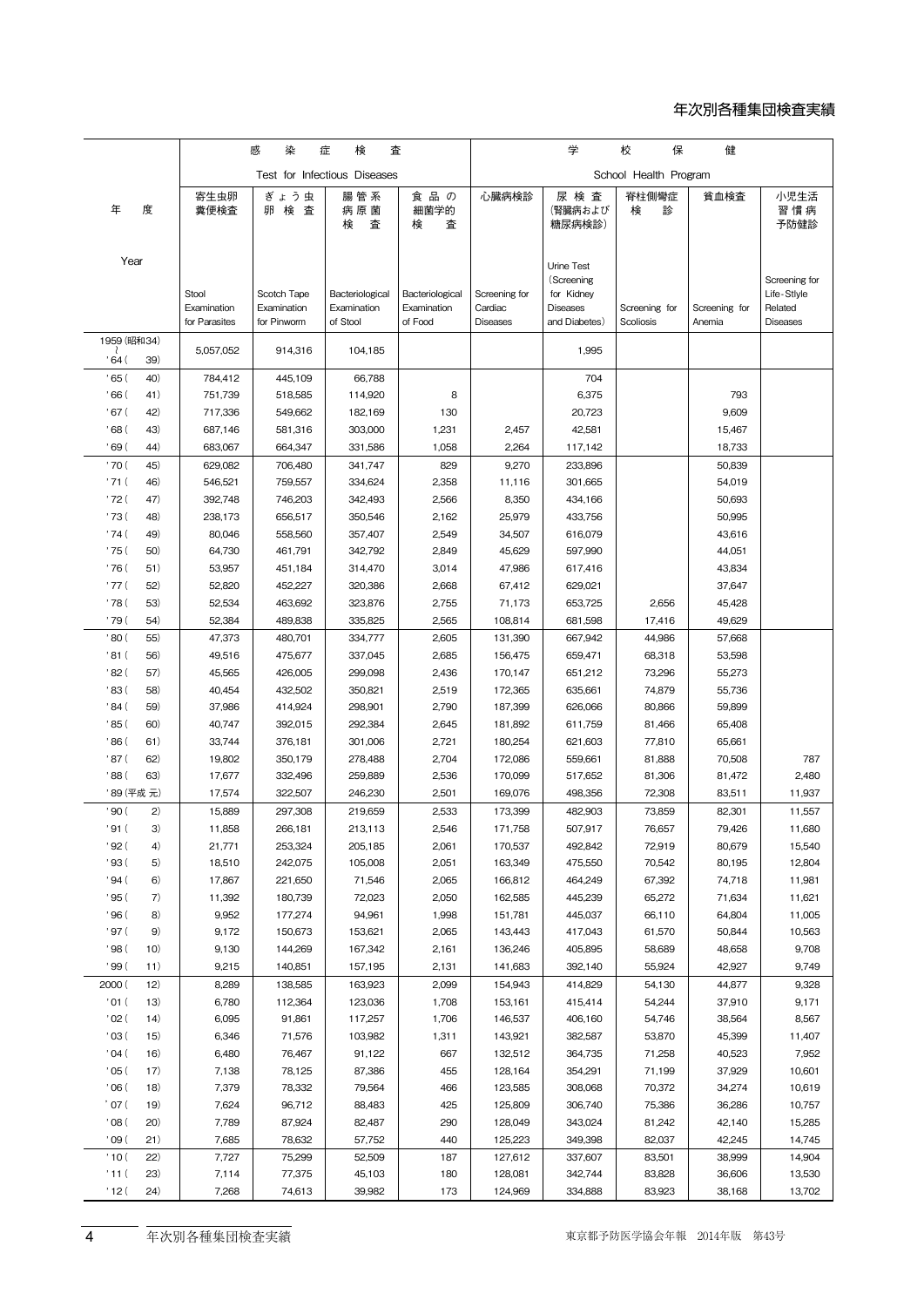## Number of Test by Category

 $(1949 \sim 2012)$ 

| 地<br>域<br>保<br>健<br>職<br>域      |                               |                     |                     |                 |              |                  |  |  |  |  |
|---------------------------------|-------------------------------|---------------------|---------------------|-----------------|--------------|------------------|--|--|--|--|
| Community / Occupational Health |                               |                     |                     |                 |              |                  |  |  |  |  |
| 一般健康診断                          | 特殊健康診断                        | 作業環境測定              | 保健指導事業              | 人間ドック           | 超音波検査        |                  |  |  |  |  |
|                                 |                               |                     |                     |                 |              | 年<br>度           |  |  |  |  |
|                                 |                               |                     |                     |                 |              |                  |  |  |  |  |
|                                 |                               |                     |                     |                 |              |                  |  |  |  |  |
|                                 |                               |                     |                     |                 |              | Year             |  |  |  |  |
|                                 | Screening for                 |                     |                     | Comprehensive   |              |                  |  |  |  |  |
| General                         | Occupational                  | Working Environment | Health Guidance and | (Complete)      | Ultrasonic   |                  |  |  |  |  |
| <b>Health Examination</b>       | <b>Diseases</b>               | Measurement         | Counseling          | Medical Checkup | Examinations |                  |  |  |  |  |
|                                 |                               | 寄生虫糞便検査             | ぎょう虫検査              |                 |              | 1959             |  |  |  |  |
|                                 | 年<br>度                        | Stool Examination   | Scotch Tape         |                 |              | .64              |  |  |  |  |
| 12,088                          | year                          | for Parasites       | Examination         | 215             |              | .65              |  |  |  |  |
| 9,613                           | 1949年(昭和24)                   |                     | for Pinworm         | 220             |              | .66              |  |  |  |  |
| 8,383                           | ' 54<br>29)                   | 2,217,517           |                     | 100             |              | .67              |  |  |  |  |
| 10,918                          | .55<br>$\overline{ }$<br>30)  | 491,039             | 302                 | 380             |              | '68              |  |  |  |  |
| 11,008                          | 31)<br>' 56<br>$\overline{ }$ | 514,081             | 1,587               | 342             |              | .69              |  |  |  |  |
| 13,147                          | 32)<br>' 57<br>$\overline{ }$ | 557.384             |                     | 393             |              | '70              |  |  |  |  |
| 21,987                          | 33)<br>' 58                   | 697,378             |                     | 412             |              | '71              |  |  |  |  |
| 36,542                          | 6,013                         |                     |                     | 396             |              | '72              |  |  |  |  |
| 65,436                          | 6,518                         |                     |                     | 536             |              | '73              |  |  |  |  |
| 102,114                         | 8,444                         |                     |                     | 349             |              | '74              |  |  |  |  |
| 113,801                         | 7,921                         |                     |                     | 299             |              | '75              |  |  |  |  |
| 103,022                         | 8,165                         |                     |                     | 410             |              | '76              |  |  |  |  |
| 112,741                         | 9,783                         | 987                 |                     | 472             |              | '77              |  |  |  |  |
| 110,845                         | 10,458                        | 1,183               |                     | 476             |              | '78              |  |  |  |  |
| 127,742                         | 11,420                        | 1,101               |                     | 384             |              | ' 79             |  |  |  |  |
| 124,874                         | 10,414                        | 729                 |                     | 400             |              | '80              |  |  |  |  |
| 140,991                         | 11,717                        | 1,316               | 1,719               | 444             |              | '81              |  |  |  |  |
| 147,593                         | 11,345                        | 1,602               | 1,314               | 565             |              | '82              |  |  |  |  |
| 160,272                         | 11,493                        | 1,183               | 907                 | 634             |              | ' 83             |  |  |  |  |
| 157,526                         | 15,068                        | 1,158               | 1,747               | 657             |              | .84              |  |  |  |  |
| 168,009                         | 13,529                        | 1,473               | 2,067               | 693             |              | '85              |  |  |  |  |
| 145,621                         | 13,794                        | 1,046               | 2,805               | 683             |              | ' 86             |  |  |  |  |
| 139,265                         | 12,854                        | 979                 | 2,743               | 857             |              | '87              |  |  |  |  |
| 148,073                         | 13,430                        | 884<br>851          | 2,381               | 720             |              | ' 88<br>'89      |  |  |  |  |
| 150,168                         | 15,862                        |                     | 4,299               | 1,287           |              | .80 <sub>o</sub> |  |  |  |  |
| 159,485<br>163,259              | 13,210<br>20,659              | 572<br>584          | 2,619<br>1,927      | 1,253<br>1,379  |              | '91              |  |  |  |  |
| 162,258                         | 16,497                        | 740                 | 2,352               | 1,314           |              | ' 92             |  |  |  |  |
| 164,082                         | 15,113                        | 832                 | 2,036               | 1,327           |              | .93              |  |  |  |  |
| 165,310                         | 13,856                        | 704                 | 2,938               | 1,600           | 6,618        | .94              |  |  |  |  |
| 165,620                         | 13,050                        | 783                 | 3,766               | 2,234           | 12,604       | .95              |  |  |  |  |
| 170,124                         | 13,672                        | 587                 | 2,911               | 2,300           | 12,772       | .96              |  |  |  |  |
| 178,196                         | 17,129                        | 589                 | 1,573               | 2,498           | 13,394       | .97              |  |  |  |  |
| 178,826                         | 19,742                        | 583                 | 1,615               | 2,506           | 13,216       | .98              |  |  |  |  |
| 167,746                         | 19,356                        | 636                 | 1,405               | 3,010           | 14,068       | .99              |  |  |  |  |
| 170,856                         | 16,682                        | 646                 | 1,405               | 3,094           | 12,900       | 2000             |  |  |  |  |
| 173,586                         | 15,154                        | 1,152               | 2,736               | 3,681           | 15,846       | '01              |  |  |  |  |
| 161,008                         | 16,353                        | 1,077               | 4,123               | 4,244           | 17,817       | '02              |  |  |  |  |
| 150,043                         | 18,041                        | 1,166               | 5,234               | 4,623           | 20,770       | 03               |  |  |  |  |
| 152,765                         | 19,551                        | 1,004               | 3,542               | 4,956           | 19,831       | '04              |  |  |  |  |
| 149,869                         | 15,968                        | 1,078               | 3,426               | 5,361           | 23,318       | .05              |  |  |  |  |
| 153,759                         | 15,819                        | 1,128               | 3,792               | 5,794           | 24,601       | 06'              |  |  |  |  |
| 159,740                         | 16,548                        | 1,601               | 4,708               | 6,447           | 27,217       | $^{\prime}$ 07   |  |  |  |  |
| 158,190                         | 14,263                        | 1,497               | 3,870               | 6,741           | 29,086       | 08'              |  |  |  |  |
| 158,560                         | 12,503                        | 1,471               | 3,256               | 7,177           | 31,228       | $^{\circ}$ 09    |  |  |  |  |
| 149,147                         | 11,941                        | 1,695               | 2,812               | 6,912           | 29,954       | '10              |  |  |  |  |
| 150,600                         | 12,710                        | 1,839               | 3,169               | 6,839           | 28,678       | '11              |  |  |  |  |
| 137,997                         | 11,895                        | 2,093               | 3,242               | 6,760           | 28,924       | '12              |  |  |  |  |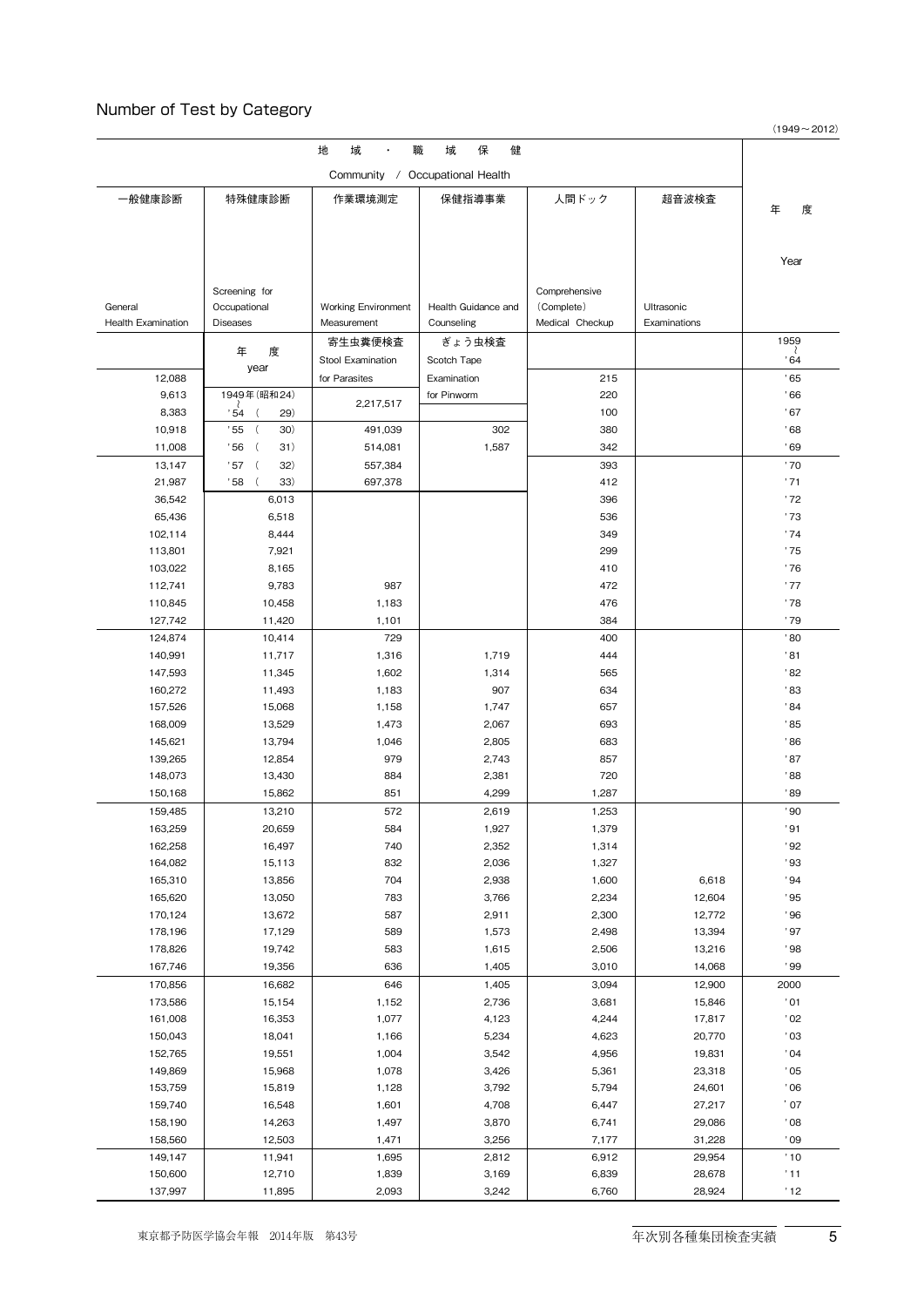## 年次別各種集団検査実績

|                    |            | が<br>ん検診             |                      |                      |                               |                       |                                                      |                                                           |                             |  |  |
|--------------------|------------|----------------------|----------------------|----------------------|-------------------------------|-----------------------|------------------------------------------------------|-----------------------------------------------------------|-----------------------------|--|--|
|                    |            |                      |                      |                      | Screening for Cancer          |                       |                                                      |                                                           |                             |  |  |
|                    |            | 胃がん                  |                      |                      | 大腸がん                          |                       | 肺がん                                                  | 子宮がん                                                      |                             |  |  |
| 年<br>度             |            | Gastric Cancer       |                      |                      | Colon Cancer                  |                       | Lung Cancer                                          | Uterus Cancer                                             |                             |  |  |
|                    |            | 胃 部X 線               | 胃部X線                 | 胃部X線                 | 便潜血反応                         | 集団検診                  | 会<br>員                                               | 個人検診                                                      | 集団検診                        |  |  |
| Year               |            | 間接撮影                 | 直接撮影                 | DR撮影                 | 検 査                           |                       |                                                      |                                                           | (東母方式)                      |  |  |
|                    |            | Indirect             | Direct               | DR                   |                               |                       | High Risk                                            | Uterus Cancer                                             | Uterus Cancer<br>Checkup in |  |  |
|                    |            | X-Ray<br>Examination | X-Ray<br>Examination | X-Ray<br>Examination | Screening for<br>Occult Blood | General<br>Population | Population<br>Checkup                                | Checkup at<br><b>THSA</b>                                 | Collaboration<br>with TAOG  |  |  |
|                    |            | of Stomach           | of Stomach           | of Stomach           | of Stool                      | Checkup               | (Member only)                                        | (Individual)                                              | (Administrative<br>Service) |  |  |
| 1959 (昭和34)        |            |                      |                      |                      |                               |                       |                                                      | TAOG Tokyo Association of Obstetricians and Gynecologists |                             |  |  |
| ' 64 (<br>39)      |            | 23,325               |                      |                      |                               |                       |                                                      | (東京産婦人科医会)                                                |                             |  |  |
| ' 65 (             | 40)        | 11,869               | 746                  |                      |                               |                       | THSA Tokyo Health Service Association<br>(東京都予防医学協会) |                                                           |                             |  |  |
| ' 66 (             | 41)        | 11,108               | 1,066                |                      |                               |                       |                                                      |                                                           |                             |  |  |
| ' 67 (<br>' 68 (   | 42)<br>43) | 12,109<br>9,964      | 1,601                |                      |                               |                       |                                                      |                                                           |                             |  |  |
| ' 69 (             | 44)        | 17,173               | 1,488<br>3,716       |                      |                               |                       |                                                      |                                                           | 3,351<br>10,411             |  |  |
| ' 70 (             | 45)        | 22,870               | 3,229                |                      |                               |                       |                                                      |                                                           | 25,641                      |  |  |
| ' 71 (             | 46)        | 20,026               | 2,671                |                      |                               |                       |                                                      |                                                           | 39,122                      |  |  |
| '72(               | 47)        | 22,727               | 2,391                |                      |                               |                       |                                                      |                                                           | 56,716                      |  |  |
| ' 73 (             | 48)        | 24,646               | 2,721                |                      |                               |                       |                                                      | 65                                                        | 62,910                      |  |  |
| ' 74 (             | 49)        | 20,742               | 2,926                |                      |                               |                       |                                                      | 459                                                       | 78,414                      |  |  |
| ' 75 (             | 50)        | 24,555               | 3,616                |                      |                               |                       | 791                                                  | 853                                                       | 86,910                      |  |  |
| ' 76 (             | 51)        | 26,266               | 4,030                |                      |                               |                       | 1,293                                                | 1,189                                                     | 97,428                      |  |  |
| ' 77 (             | 52)        | 24,502               | 4,132                |                      |                               |                       | 1,312                                                | 1,963                                                     | 108,462                     |  |  |
| ' 78 (<br>' 79 (   | 53)<br>54) | 24,248<br>25,722     | 3,961<br>4,303       |                      |                               |                       | 1,274<br>1,244                                       | 2,643<br>2,907                                            | 114,552<br>123,946          |  |  |
| '80(               | 55)        | 28,024               | 4,129                |                      |                               |                       | 1,205                                                | 3,828                                                     | 150,844                     |  |  |
| '81 (              | 56)        | 31,752               | 4,437                |                      |                               |                       | 1,352                                                | 4,229                                                     | 168,251                     |  |  |
| ' 82 (             | 57)        | 34,296               | 4,330                |                      |                               |                       | 1,682                                                | 4,606                                                     | 176,872                     |  |  |
| ' 83 (             | 58)        | 37,186               | 5,045                |                      |                               |                       | 1,656                                                | 4,312                                                     | 185,685                     |  |  |
| 84 (               | 59)        | 36,866               | 4,998                |                      |                               |                       | 1,600                                                | 4,520                                                     | 188,532                     |  |  |
| ' 85 (             | 60)        | 38,906               | 5,230                |                      |                               |                       | 1,654                                                | 4,680                                                     | 209,493                     |  |  |
| 86 (               | 61)        | 39,718               | 5,076                |                      | 36,825                        |                       | 1,423                                                | 4,850                                                     | 220,539                     |  |  |
| ' 87 (             | 62)        | 43,544               | 5,069                |                      | 45,343                        |                       | 1,573                                                | 5,274                                                     | 209,372                     |  |  |
| 88 (               | 63)        | 47,240               | 6,559                |                      | 47,888                        |                       | 1,463                                                | 5,646                                                     | 215,171                     |  |  |
|                    | '89 (平成元)  | 49,410               | 6,771                |                      | 50,506                        |                       | 1,494                                                | 5,634                                                     | 216,984                     |  |  |
| ' 90 (             | 2)         | 46,882               | 6,471                |                      | 34,097                        | 2,294                 | 1,446<br>1,333                                       | 5,724<br>5,828                                            | 229,432<br>237,392          |  |  |
| '91 (<br>92(       | 3)<br>4)   | 49,742<br>48,058     | 6,648<br>8,245       |                      | 50,752<br>77,447              | 1,840<br>2,196        | 1,223                                                | 5,714                                                     | 217,686                     |  |  |
| 93(                | 5)         | 47,380               | 8,095                |                      | 88,653                        | 2,524                 | 1,649                                                | 6,249                                                     | 230,237                     |  |  |
| 94(                | 6)         | 48,415               | 7,185                |                      | 93,830                        | 2,634                 | 2,063                                                | 6,112                                                     | 218,210                     |  |  |
| '95 (              | 7)         | 46,549               | 6,636                |                      | 53,792                        | 2,167                 | 1,947                                                | 7,385                                                     | 207,891                     |  |  |
| ' 96 (             | 8)         | 47,386               | 7,389                |                      | 61,344                        | 3,024                 | 1,816                                                | 7,355                                                     | 205,635                     |  |  |
| ' 97 (             | 9)         | 50,975               | 7,623                |                      | 38,147                        | 3,164                 | 1,612                                                | 7,310                                                     | 205,371                     |  |  |
| ' 98 (             | 10)        | 52,862               | 8,259                |                      | 37,615                        | 2,737                 | 1,463                                                | 7,089                                                     | 188,437                     |  |  |
| ' 99 (             | 11)        | 47,354               | 7,728                |                      | 39,917                        | 3,064                 | 1,439                                                | 7,078                                                     | 185,869                     |  |  |
| 2000 (             | 12)        | 47,581               | 6,798                |                      | 41,505                        | 3,254                 | 1,443                                                | 7,681                                                     | 188,841                     |  |  |
| $'01$ (            | 13)        | 48,760               | 6,737                |                      | 44,466                        | 3,208                 | 1,454                                                | 7,664                                                     | 206,735                     |  |  |
| $'$ O2 $($<br>'03( | 14)<br>15) | 50,507<br>39,705     | 6,925<br>6,045       |                      | 49,068<br>39,900              | 4,026<br>3,319        | 1,643<br>1,478                                       | 10,302<br>12,112                                          | 211,567<br>220,495          |  |  |
| '04(               | 16)        | 38,028               | 5,935                |                      | 41,055                        | 3,571                 | 1,288                                                | 11,641                                                    | 204,750                     |  |  |
| '05(               | 17)        | 40,416               | 6,046                |                      | 42,832                        | 2,952                 | 1,305                                                | 13,305                                                    | 182,493                     |  |  |
| 06(                | 18)        | 39,710               | 5,681                |                      | 40,660                        | 4,993                 | 1,256                                                | 13,706                                                    | 185,095                     |  |  |
| $^{\prime}$ 07 (   | 19)        | 48,161               | 5,811                |                      | 43,436                        | 7,710                 | 1,138                                                | 15,749                                                    | 197,558                     |  |  |
| $^{\circ}$ 08 (    | (20)       | 51,854               | 5,744                |                      | 44,312                        | 6,820                 | 981                                                  | 16,963                                                    | 195,053                     |  |  |
| '09(               | 21)        | 50,639               | 5,963                |                      | 44,662                        | 7,374                 | 908                                                  | 17,267                                                    | 248,782                     |  |  |
| '10(               | 22)        | 46,145               | 4,659                | 5,791                | 43,924                        | 7,990                 | 820                                                  | 18,482                                                    | 257,124                     |  |  |
| '11(<br>'12(       | 23)        | 45,389               | 3,504                | 6,271                | 42,770                        | 11,039                | 759                                                  | 18,017                                                    | 250,856                     |  |  |
|                    | (24)       | 41,802               | 3,064                | 6,158                | 38,999                        | 10,019                | 699                                                  | 17,996                                                    | 247,987                     |  |  |